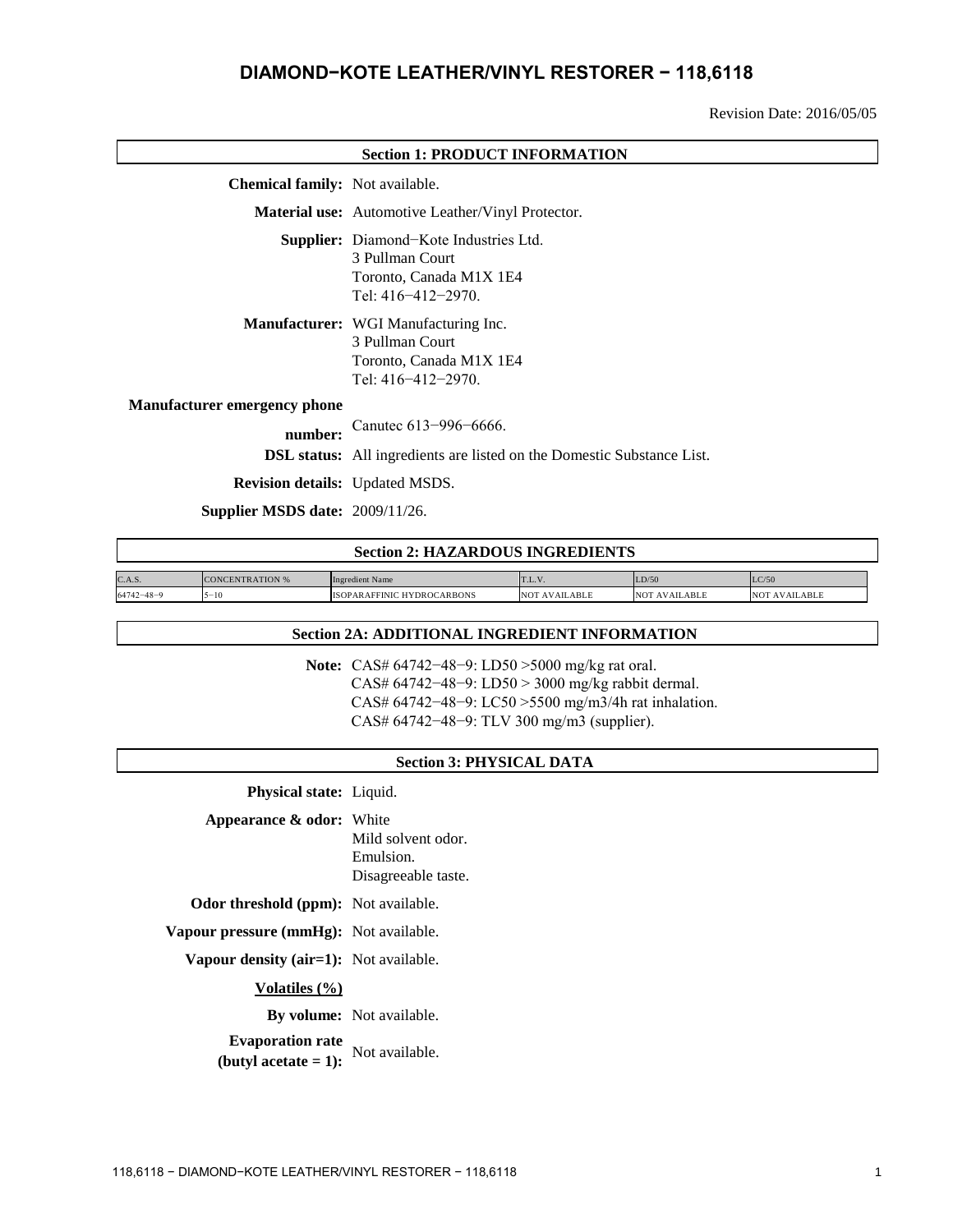**Boiling point (°C):** (initial boiling point). 100°C **Freezing point (°C):** Not available. **pH:** 7−9 **Specific gravity @ 20 °C:** (water = 1). 0.98 **Solubility in water (%):** Slightly soluble. **Coefficient of water\oil dist.:** Not available.

## **Section 4: FIRE & EXPLOSION DATA**

|                                                                    | <b>Flammability:</b> Not flammable.                                                                                            |
|--------------------------------------------------------------------|--------------------------------------------------------------------------------------------------------------------------------|
| <b>Conditions of flammability:</b> Surrounding fire.               |                                                                                                                                |
|                                                                    | <b>Extinguishing media:</b> Use appropriate extinguishing media for surrounding fire.                                          |
|                                                                    | <b>Special procedures:</b> Self-contained breathing apparatus required.<br>Firefighters should wear the usual protective gear. |
| Auto-ignition temperature $({}^{\circ}C)$ : Not applicable.        |                                                                                                                                |
| <b>Flash point</b> ( $^{\circ}$ C), <b>method:</b> Not applicable. |                                                                                                                                |
| <b>Lower flammability</b>                                          |                                                                                                                                |
| <b>Upper flammability</b>                                          | limit (% vol): Not applicable.                                                                                                 |
| <b>Explosion Data</b>                                              | limit $(\%$ vol): Not applicable.                                                                                              |
| Sensitivity to static discharge: Not available.                    |                                                                                                                                |
| Sensitivity to mechanical impact: Not available.                   |                                                                                                                                |
| <b>Hazardous combustion products:</b> None known.                  |                                                                                                                                |
| <b>Explosive power:</b> Not applicable.                            |                                                                                                                                |

#### **Section 5: REACTIVITY DATA**

**Chemical stability:** Stable under normal conditions. **Conditions of instability:** None known. **Hazardous polymerization:** Not available. **Incompatible substances:** Acids Reducing agents. Metals. Organic materials. Alkalies. Oxidizing agents. **Hazardous decomposition products:** See hazardous combustion products.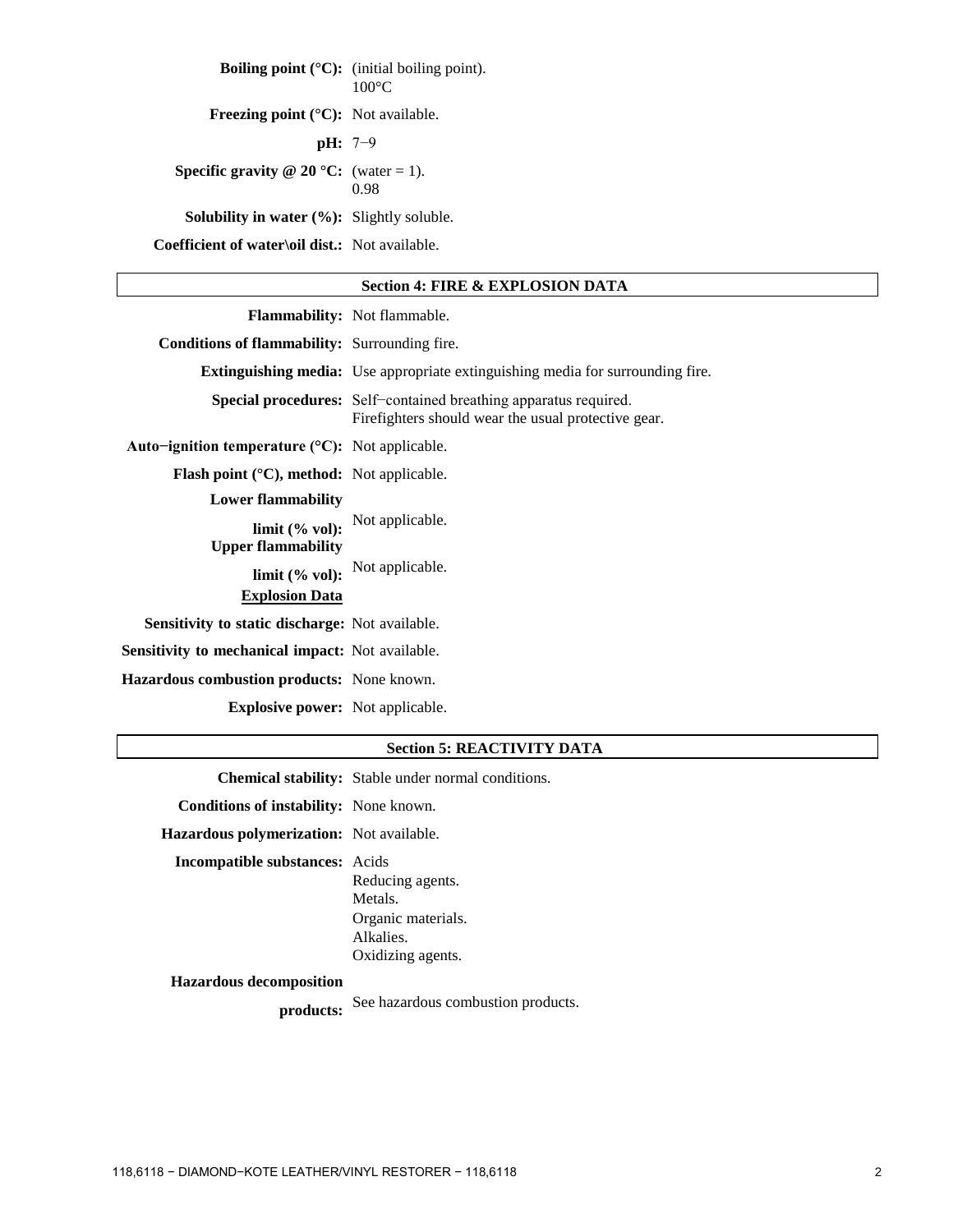### **Section 6: TOXICOLOGICAL PROPERTIES**

|                                                                   | <b>Route of entry:</b> Skin contact, inhalation and ingestion.                             |
|-------------------------------------------------------------------|--------------------------------------------------------------------------------------------|
| <b>Effects of acute exposure</b>                                  |                                                                                            |
|                                                                   | Eye contact: May cause irritation.                                                         |
|                                                                   | <b>Skin contact:</b> May cause irritation.                                                 |
|                                                                   | <b>Inhalation:</b> No hazard known.                                                        |
|                                                                   | <b>Ingestion:</b> May be harmful if swallowed.                                             |
| Effects of chronic exposure: None known.                          |                                                                                            |
| <b>LD50 of product, species &amp; route:</b> $>$ 5000 mg/kg oral. | $>$ 3000 mg/kg rabbit dermal.                                                              |
| LC50 of product, species & route: 1400 ppm.                       | 4 hr.                                                                                      |
|                                                                   | <b>Exposure limit of material:</b> Not available for mixture, see the ingredients section. |
| <b>Sensitization to product:</b> Not available.                   |                                                                                            |
| Carcinogenic effects: Not available.                              |                                                                                            |
| <b>Reproductive effects:</b> Not available.                       |                                                                                            |
| <b>Teratogenicity:</b> Not available.                             |                                                                                            |
| Mutagenicity: Not available.                                      |                                                                                            |
| <b>Synergistic materials:</b> Not available.                      |                                                                                            |

### **Section 7: PREVENTATIVE MEASURES**

## **Precautionary Measures**

**Gloves/Type:**



Impervious gloves.

**Respiratory/Type:** If TLV is exceeded.



NIOSH/MSHA approved respirator.

**Eye/Type:**



Splash proof goggles.

**Footwear/Type:** Safety shoes per local regulations.

**Clothing/Type:** Wear adequate protective clothes.

**Other/Type:** Eye wash facility should be in close proximity. Emergency shower should be in close proximity.

**Ventilation requirements:** General ventilation.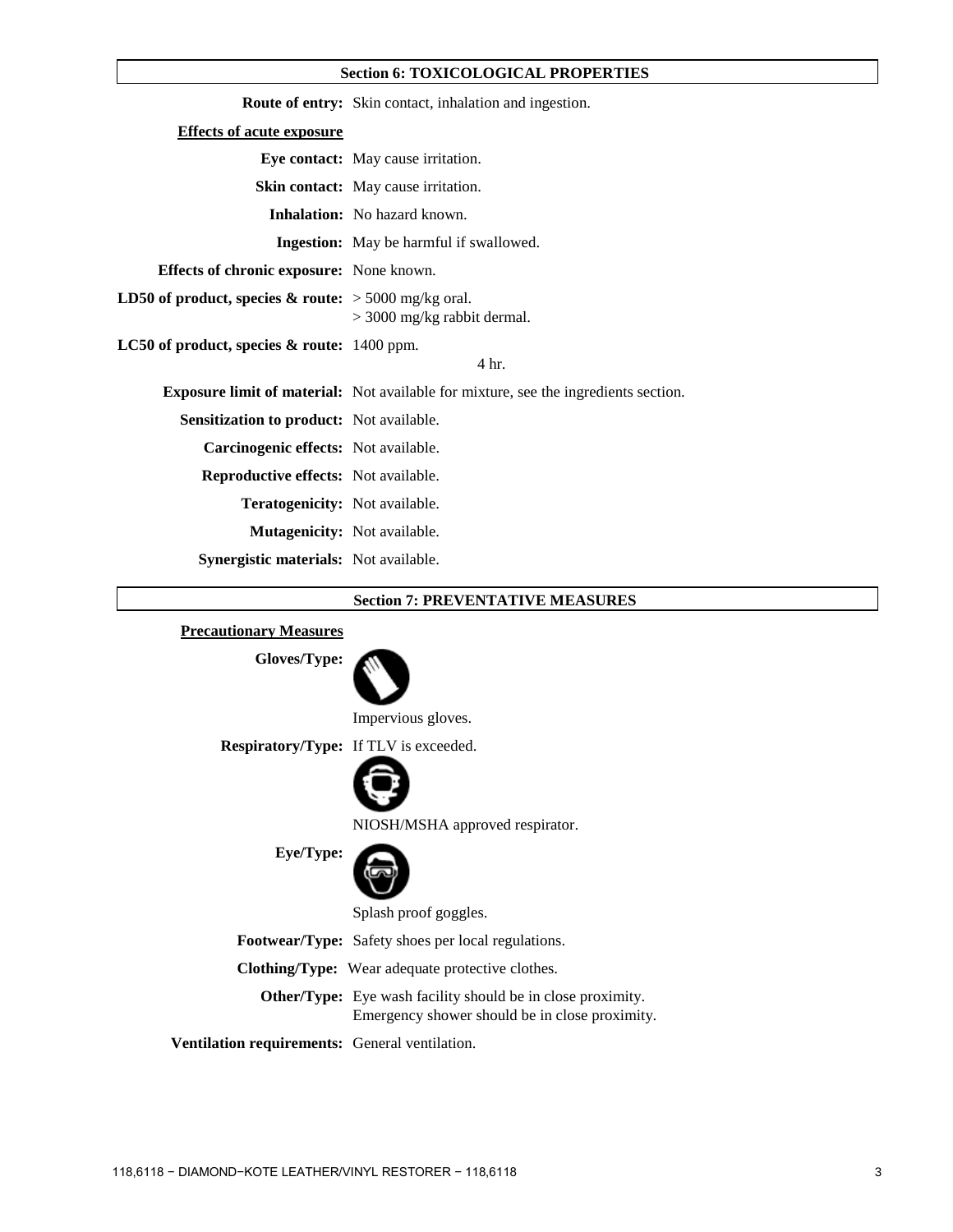|                                                   | Leak/Spill: Absorb with inert material.<br>Wear appropriate protective equipment.<br>Place in a closed container for disposal.<br>Caution: floor may be slippery.<br>Clean up residue with solvent.<br>Dispose according to all applicable regulations.                                                                                               |
|---------------------------------------------------|-------------------------------------------------------------------------------------------------------------------------------------------------------------------------------------------------------------------------------------------------------------------------------------------------------------------------------------------------------|
|                                                   | Waste disposal: In accordance with municipal, provincial and federal regulations.<br>Recycle waste where applicable.                                                                                                                                                                                                                                  |
| Handling procedures and Use adequate ventilation. | equipment: Wear personal protective equipment appropriate to task.<br>Wash thoroughly after handling.<br>Refer to container labels.<br>Avoid contact with skin, eyes and clothing.<br>Launder contaminated clothing prior to reuse.<br>Do not ingest.                                                                                                 |
|                                                   | Storage requirements: Keep away from heat, and ignition sources.<br>Store in a cool, dry and well ventilated area.                                                                                                                                                                                                                                    |
|                                                   | <b>Section 8: FIRST AID MEASURES</b>                                                                                                                                                                                                                                                                                                                  |
|                                                   | Skin contact: Remove contaminated clothing.<br>Wash with mild, non-abrasive soap and water.<br>Seek medical attention if irritation persists.                                                                                                                                                                                                         |
|                                                   | Eye contact: Immediately flush eyes with large amounts of water for at least 15 minutes, lifting<br>upper and lower lids. Get prompt medical attention.<br>Check for and remove contact lenses.                                                                                                                                                       |
|                                                   | Inhalation: Remove victim to fresh air.<br>Loosen tight clothing around the person's neck and waist.<br>If irritation occurs, consult a physician.                                                                                                                                                                                                    |
|                                                   | Ingestion: Do not induce vomiting, seek medical attention.<br>Dilute with large quantities of water or milk: induce vomiting only if victim is<br>conscious and alert, keep warm, and quiet. Get immediate medical attention.<br>Never give anything by mouth to an unconscious person.<br>Loosen tight clothing such as a collar, tie, or waistband. |
|                                                   | Additional information: The above information is believed to be correct but does not purport to be all                                                                                                                                                                                                                                                |

## **Section 9: ADDITIONAL INFORMATION**

**TDG classification:** Not regulated.

### **WHMIS classification:**

D2B

for any inaccuracies.

inclusive and shall be used only as a guide. This company shall not be held liable

**HMIS**

**Health Hazard:** 1